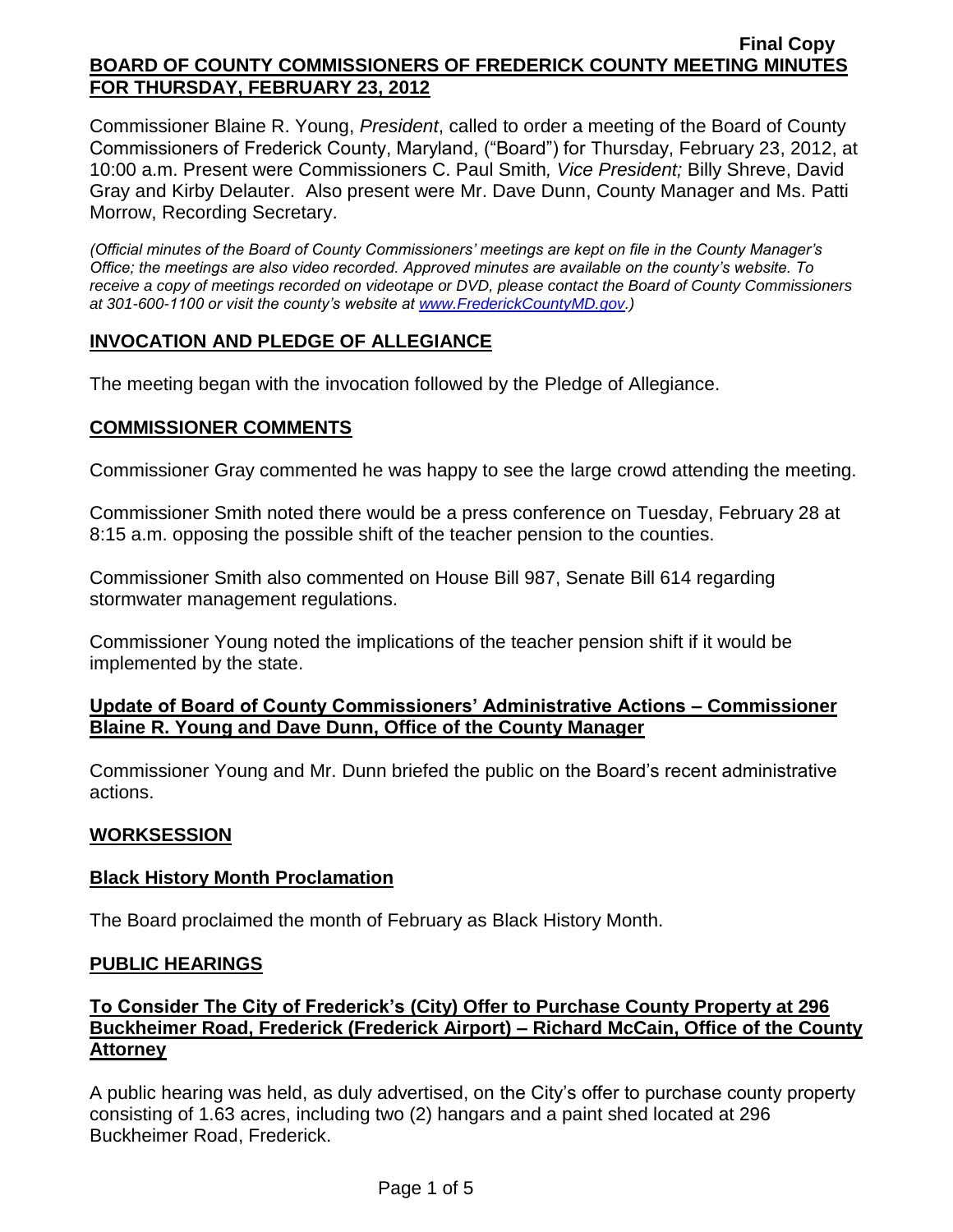Mr. McCain presented the proposed offer to the Board.

Mr. Scott Waxter, Esquire, City of Frederick, and Mr. Arthur Dee, Frederick City Airport Commission, were present for the hearing.

There were no public comments.

Commissioner Gray moved to approve the City's purchase of county property located at 296 Buckheimer Road, noting there would be no present or future need for the property and the purchase offer and contract of sale from the City were acceptable. Commissioner Smith seconded the motion that passed 5-0.

# **To Consider Amending the List of Exempt Employees – Linda Thall, Office of the County Attorney**

A public hearing was held, as duly advertised, on a revised list of exempt employees that serve at the pleasure of the Board.

Ms. Thall presented the proposed resolution.

A discussion was held on the issue of including the director of Permits and Codes on the list of exempt employees. The Board voted 3-2 to not include the position. Commissioner Delauter and Shreve were in favor of leaving it as an exempt position.

There were no public comments.

No action was taken by the Board as this public hearing was to receive public comments. The Board will make a decision at their meeting on Thursday, March 8.

## **CONSENT AGENDA**

The following items were presented on the consent agenda:

## BID AWARD

• Purchasing Memo #12-130 – RFP #08-11, Temporary Services – Clerical (Third Contract Renewal) Award to: Spherion Staffing LLC - \$13.23/hour

Award to: Adecco Corporation - \$15.35/hour

## BOARD OF EDUCATION (BOE) SCHOOL EXPENSE FUND AMENDMENTS

- #12-05 and BT-12-123 (Transfer \$21,519 from Oakdale High School to North Frederick Elementary School)
- #12-06 and BT-12-124 (Transfer \$16,313 from Brunswick High School to Heather Ridge School)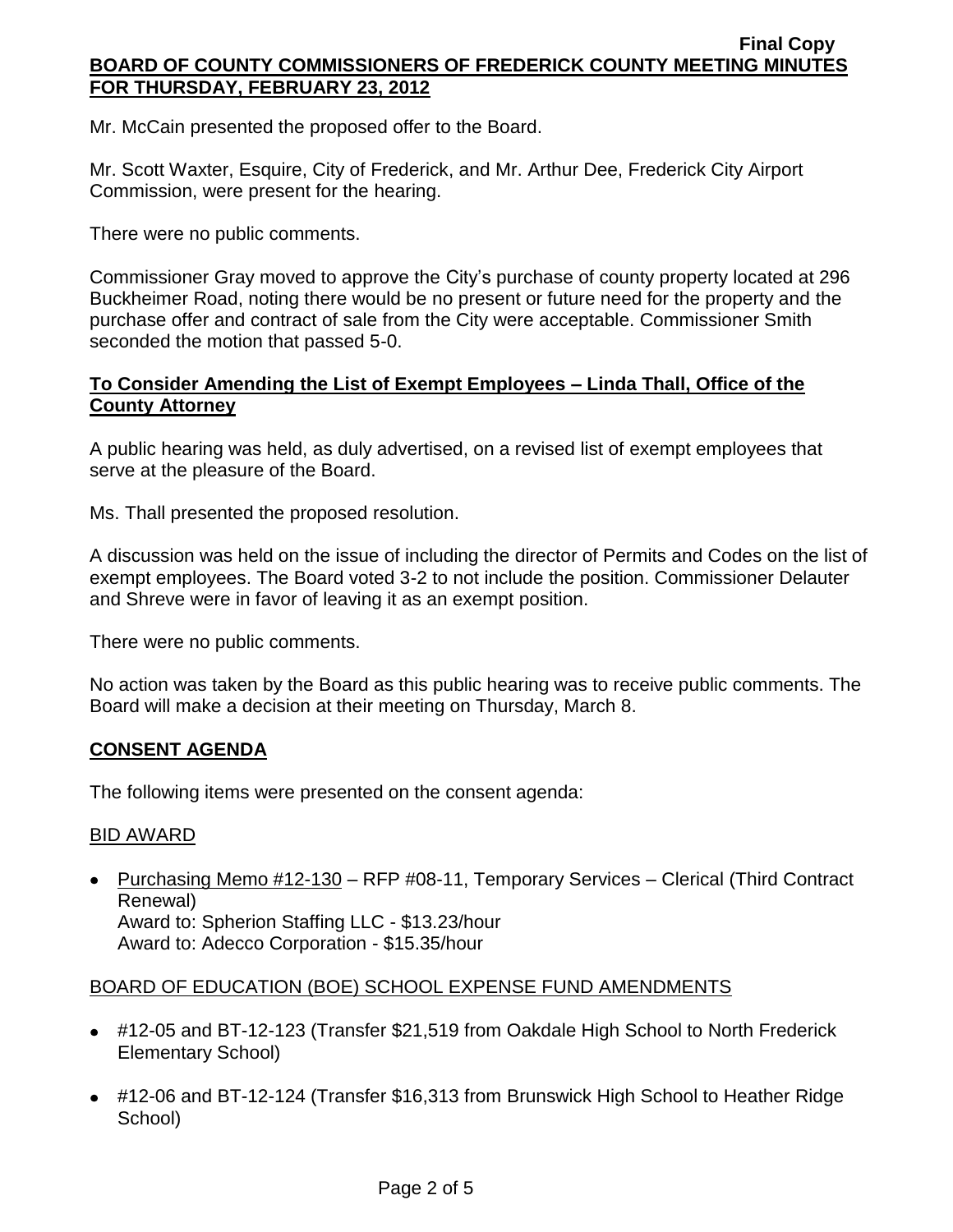# GRANT

Local Emergency Planning Committee Community Right to Know Grant and Attached Budget Transfer – Jack Markey, Emergency Management Division

Commissioner Smith moved to approve the consent agenda as presented. Commissioner Gray seconded the motion that passed 5-0.

### **WORKSESSION**

### **Second Quarter Financial Analysis – Reporting Financial Results for Six Months Ended December 31, 2011 – Erin White, Finance Division**

The following Finance Division staff presented the financial results for Frederick County for the six (6) months ended December 31, 2011.

- Ms. Melanie Toms General Fund:
- Ms. Ronnie Griffin Capital Projects and Agricultural Preservation Funds; and
- Ms. Kathy Tritsch Water and Sewer Enterprise Fund; Solid Waste Management Enterprise Fund, Citizens Care and Rehabilitation Center / Montevue Assisted Living and Fire/Rescue Tax Districts Special Revenue Fund.

There was no public comment.

No action was taken by the Board as this item was informational.

#### **ADMINISTRATIVE BUSINESS**

### **Bid Award – Purchasing Memo #12-129, RFP #08-10, Temporary Services – Labor and Dietary – Hal Good, Finance Division**

Mr. Mitch Hose and Ms. Kristin Brandenburg, Human Resources Division, commented on the bid award.

Commissioner Smith moved to approve Purchasing Memo #12-129 as presented. Commissioner Delauter seconded the motion that passed 5-0.

## **National Association of Counties (NACo) Prescription Discount Card – Dr. Barbara Brookmyer, Health Services Division**

Dr. Brookmyer advised the Board to not approve the recently adopted option for participating counties to receive a \$1 fee for each prescription filled using the prescription discount card.

Commissioner Young moved to not approve assessing the \$1 fee per prescription. Commissioner Gray seconded the motion that passed 5-0.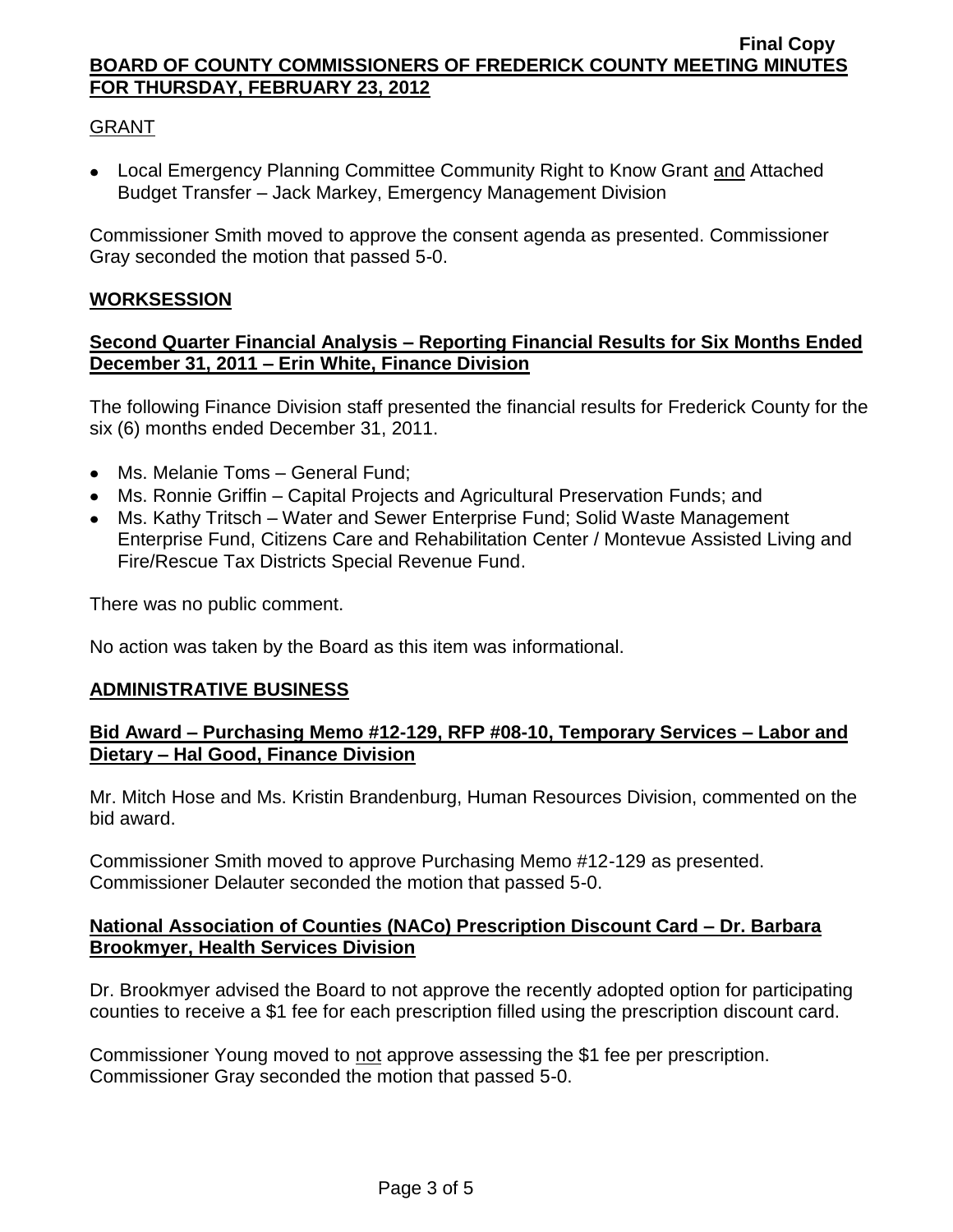# **P25 Digital Radio System Upgrade Project C12014 Change Orders and Attached Budget Transfer – Jack Markey, Emergency Management Division**

Mr. Markey presented the request to the Board.

Commissioner Young moved to approve the change orders and the budget transfer as presented. Commissioner Smith seconded the motion that passed 5-0.

# **FFY 2011 Staffing for Adequate Fire and Emergency Response (SAFER) Grant Application – Tom Owens, Fire and Rescue Services Division**

Mr. Owens presented the grant application request to the Board.

Commissioner Young moved to not approve the submittal of the SAFER grant application. Commissioner Delauter seconded the motion that passed 3-2 with Commissioners Smith and Gray opposed.

Commissioner Shreve made a motion that within 30 days following the March 15 meeting of the Frederick County Volunteer Association, Mr. Owens would brief the Board on his interpretation of a countywide plan to include station locations, needed equipment and personnel. Commissioner Young seconded the motion that passed 5-0.

(Commissioner Gray left the meeting.)

## **Frederick County's Green Home Challenge Rain Garden Workshop Grant Proposal to the Chesapeake Bay Trust's Chesapeake Conservation Corps (CCC) Mini-Grant Program – Shannon Moore, Community Development Division**

Ms. Nicole Robinson, CCC volunteer, was present for the grant proposal.

Commissioner Smith moved to approve a grant application from the Chesapeake Bay Trust's CCC Mini-Grant Program and the approval of an associated budget transfer. Commissioner Shreve seconded the motion that passed 4-0 with Commissioner Gray absent.

(Commissioner Delauter left the meeting.)

## **Energy Efficiency Access Project Grant Proposal to the Maryland Department of Housing and Community Development's (DHCD) Be SMART: Aggregated Energy Efficiency Services Grant Program - Shannon Moore, Community Development Division**

Ms. Lisa Orr, Community Development Division, was present for the grant request.

Commissioner Young moved to approve the grant application Resolution #12-03) from the Maryland DHCD Be SMART grant program, associated budget transfer, and giving Ms. Moore the authority to sign off on the disclosure agreement. Commissioner Shreve seconded the motion that passed 3-0 with Commissioners Gray and Delauter absent.

(A copy of the approved/adopted resolution can be obtained in the County Manager's Office or from the county's website, [www.FrederickCountyMD.gov.](http://www.frederickcountymd.gov/))